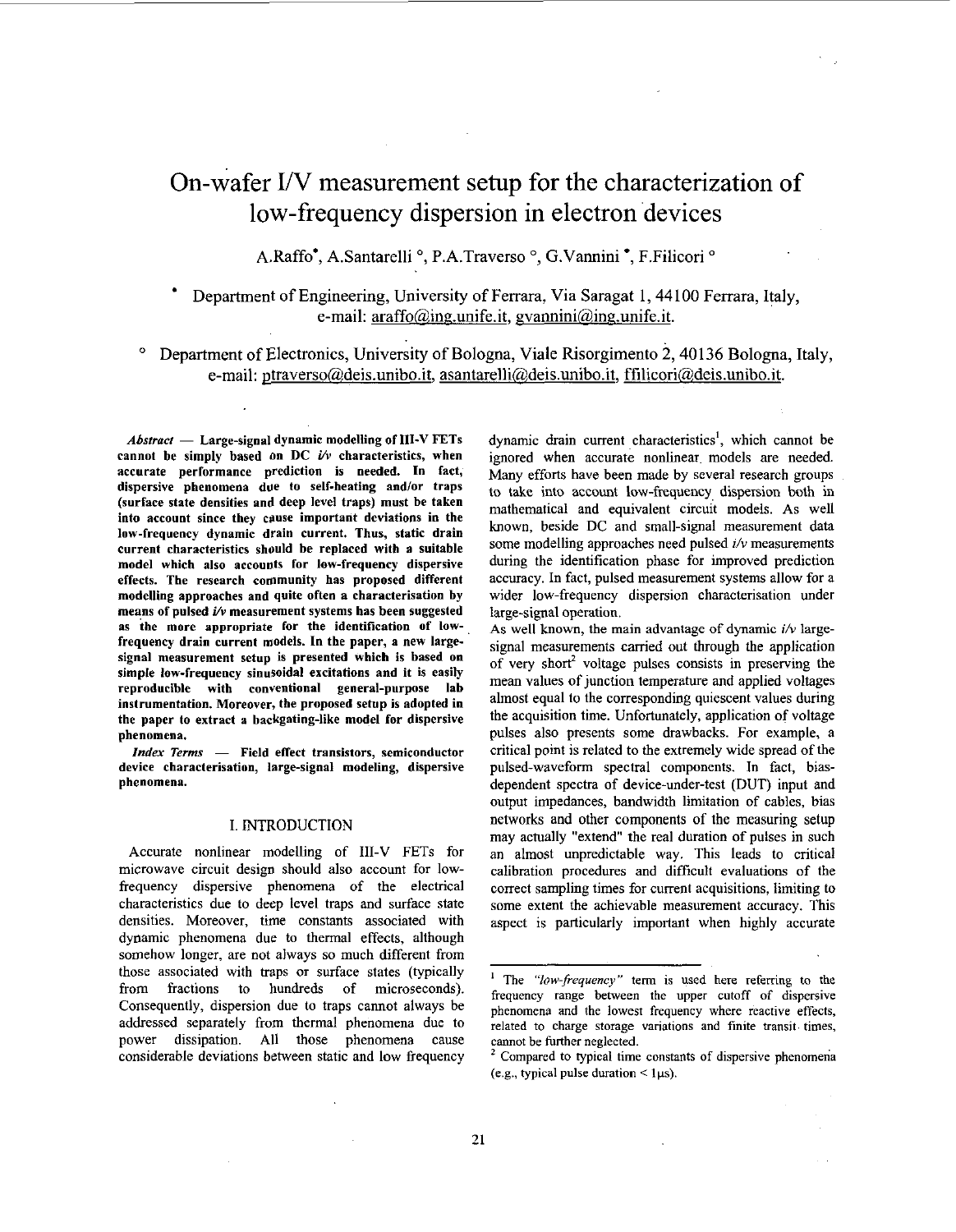modelling of the *i/v* dynamic behaviour is needed as for intermodulation prediction.

In the paper an alternative large signal  $i/v$  measuring system is presented (Fig.1) where the DUT is simply excited by a low frequency large-signal sinusoidal voltage source having  $50\Omega$  internal impedance and it is loaded by selectable resistive impedances. A digital sampling oscilloscope allows for the acquisition of the incident and reflected waves at the transistor ports. Full automatic remote controlling software through a standard IEEE488 interface was developed in order to "dynamically reach", with maximum peak amplitude values of the input and output device voltage waveforms, an arbitrary grid over the  $(v_g, v_d)$  domain. On wafer measurement data taken with the proposed instrumentation on a  $0.25\mu m$  GaAs PHEMT ( $W=600\mu m$ ) are then used for the identification of a hackgating-like model [I] for low-frequency dynamic drain current deviations.



Fig. **I.** The proposed large-signal measurement **setup.** 

## 11. THE NEW LARGE-SIGNAL *W* MEASUREMENT SETUP.

The on wafer measuring system shown in Fig.1 **is** here briefly described. The two independent output channels of an arbitrary function generator are **used** one for feeding the DUT with a sinusoidal voltage waveform in the frequency range **2-12MHz** and the other one for triggering the oscilloscope data acquisitions. To this aim, a digital oscilloscope with four input channels, each one sampled up to 4GSa/s, is used. Moreover, a high resolution  $(4\mu V)$ ; 2OfA) highly accurate **(V:** *0.05%,* **1:** 0.2%) DC source provides the bias for the DUT. Monitoring of incident and reflected waves at the DUT input is obtained by means of a wide bandwidth **(IOkHz** - IOOOMHz) dual directional coupler, while 100kHz-6000MHz bandwidth bias-tees with low insertion loss  $(0.15dB)$  are used for suitable DC . and RF path isolation and also for ensuring stability. In

order to provide different, purely resistive DUT loading conditions, SMD-type resistors having different values were mounted on FR4-substrate boards and "series" wired through 500 transmission lines to extemal **SMA**  connectors (the total loading resistance obtained being the SMD resistor value plus the  $50\Omega$  oscilloscope input impedance). Minimum phase rotations are obtained by connecting the selected board as close as possible to the drain probe, as shown in Fig.2.



Fig. 2. **Detail** of the measurement system. From **left** to right: GSG probe tip on thermal chuck, hias-tee, FR4 substrate-based board with mounted SMD resistor.

**The** simplicity of the system presented is its major advantage. In fact, at the frequency of a few **MHz** all the measuring system components satisfy linear nondistortion conditions, greatly simplifying the needed calibration procedure. To this aim, the setup can be divided into four signal paths, as shown in Fig.3, which can be characterised in terms'of attenuations and delays in the working frequency range: a) from signal generator output section to DUT input; b) from signal generator output section to oscilloscope section (incident wave input); c) from DUT input section to oscilloscope section (reflected wave input); d) from DUT output section to oscilloscope section. Table I shows the characterisation .data measured for the calibration of each path in Fig.3. In particular, mean values of the attenuation and delay of each signal path **over** the frequency range **2-12 MHz** are reported.

| Path             | a   |    |  |
|------------------|-----|----|--|
| Delay (ns)       |     |    |  |
| Attenuation (dB) | 0.3 | -0 |  |

Tab. I. Characterisation of the measurement setup in the frequency range: 2-12MHz.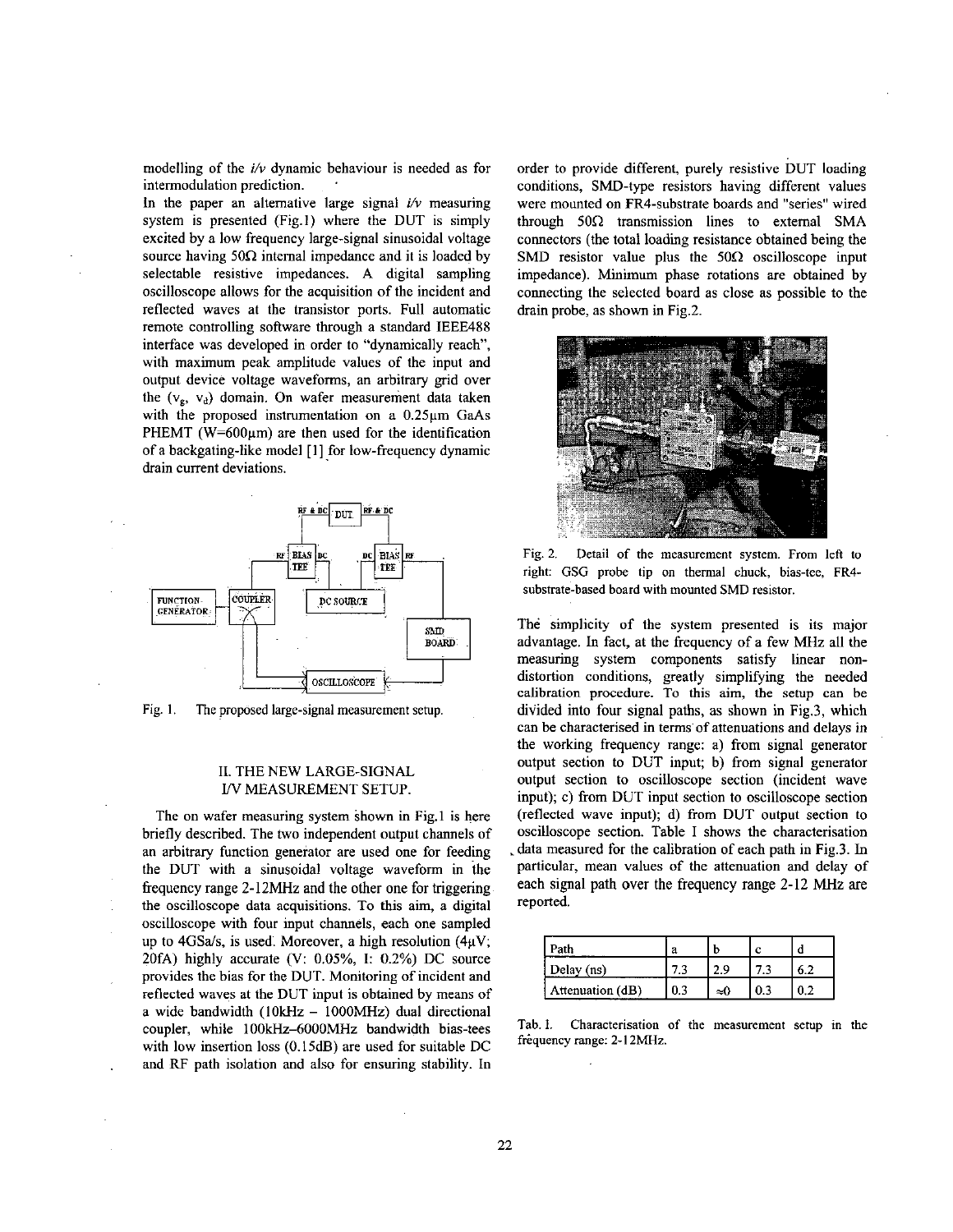a) from signal generator output section to DUT input. b) from signal generator output to input incident-wave measurement section.



c) from DUT input to input reflected-wave measurement section.

d) from DUT output to transducer-wave measurement section



Fig.3 signal measurement setup. Calibration in terms of attenuation and delay of the four different signal paths associated with the proposed large-



Fig. **4.** On-wafer measured small-signal trans-conductance (with **50n** load) of a 0.25pm GaAs PHEMT (W=hOOpm), biased at VGS=-0.6V, VDS4V: (a) comparison between the proposed measurement setup (triangle) and a conventional **VNA** (circle); **(b)**  relative deviation between the two measurements.

Observed delay deviations from the mean values shown in the table were less than *5%* over the whole frequency range while the attenuation deviations were almost negligible. The retum loss at the input and output ports of each signal path were also measured, always obtaining more than 40dB. **This** further confirms that a simple characterisation of the described signal paths in terms of corresponding attenuation and delay **is** accurate enough at operating frequencies of a few **MHz.** 

The accuracy of the described measurement setup has been tested under small-signal conditions. In particular,

the dynamic trans-conductance of a **0.25pm** GaAs PHEMT (W=600 $\mu$ m), biased at V<sub>GS</sub>=-0.6V, V<sub>DS</sub>=4V, was measured under small-signal sinusoidal excitation and  $50\Omega$  loading conditions by means of a vector network analyser in the 2-12MHz frequency range. The obtained results were then compared with the corresponding quantities measured with the proposed measurement setup. The agreement found and the corresponding relative deviation, always better than *\*6%,* are shown in Fig.4. The ability to measure both small-signal (with comparable accuracy to conventional network analysers)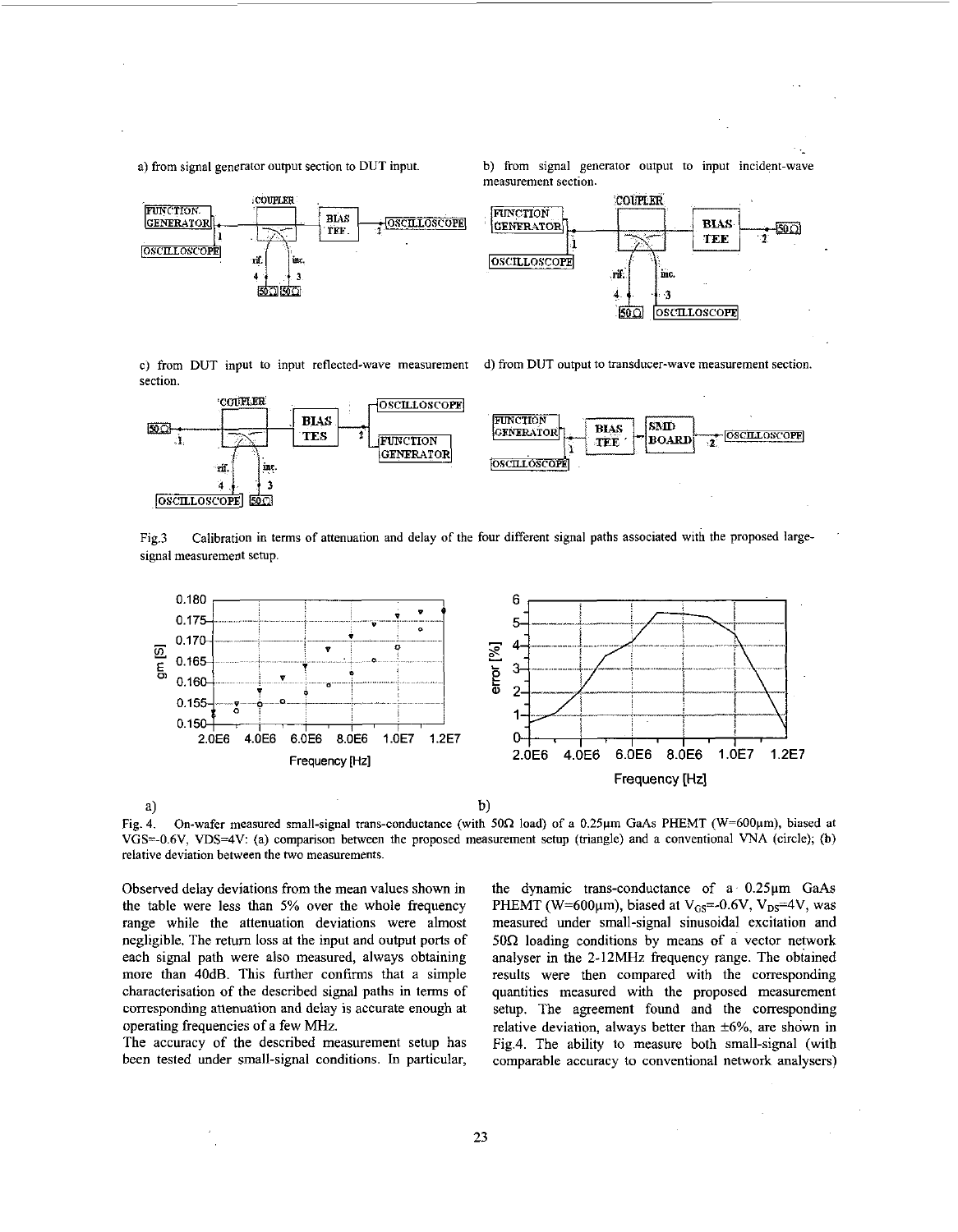and large-signal data without modifications in the instrument configuration represents an important advantage of the proposed setup. As far as the large-signal data acquisition is concerned, different operation modes are possible depending on parameter settings such as the quiescent condition:  $(V_{\varphi 0}, V_{d0})$ , the peak amplitude of the sinusoidal waveform and the loading resistor value. Moreover, since operating conditions must be respectful of the DUT Safe .Operating Area (SOA) a suitable controlling algorithm has been defined. To this aim, the measurement setup was controlled via an IEEE488 standard interface by means of commercial instrument automation software running on a PC (LabVIEW).

The control-software front-panel section aimed at the DC DUT characterisation is shown in Fig. *5.* Piece-wise uniform grid of bias voltages may be here defined and the main compliances limiting the device SOA must be specified. In particular, breakdown voltage, maximum dissipated power, maximum gate and drain currents are entered at this stage.



Fig. *5.* Main input panel of the LabVIEW control software section aimed at **DC** characterisation.

The front-panel of the control program section aimed at the dynamic measures is shown in Fig.6. The program asks the user for the grid of  $(v_g, v_d)$  points in the domain of instantaneous device port voltages to be *"ajmamically reached"* and for the value of the device loading resistor. Although the proposed large-signal measurement system could be likely exploited for dynamic behaviour testing outside the static SOA, at the moment we limited the grid of dynamic voltage pairs to be a subset of the static grid. On this basis, a small-signal measurement around each

point of the dynamic voltage grid is always also carried out and available for model identification purpose.

The developed LabVIEW control program searches for two sets of bias voltages and suitable corresponding amplitudes of the input sinusoidal waveform iteratively for each point of the specified dynamic voltage grid. In particular the program works satisfying the following rules: 1) the "destination" point in the  $(v_g, v_d)$  domain must be reached with a peak value (maximum or minimum) of the device port voltage waveforms; **2)** the amplitude of the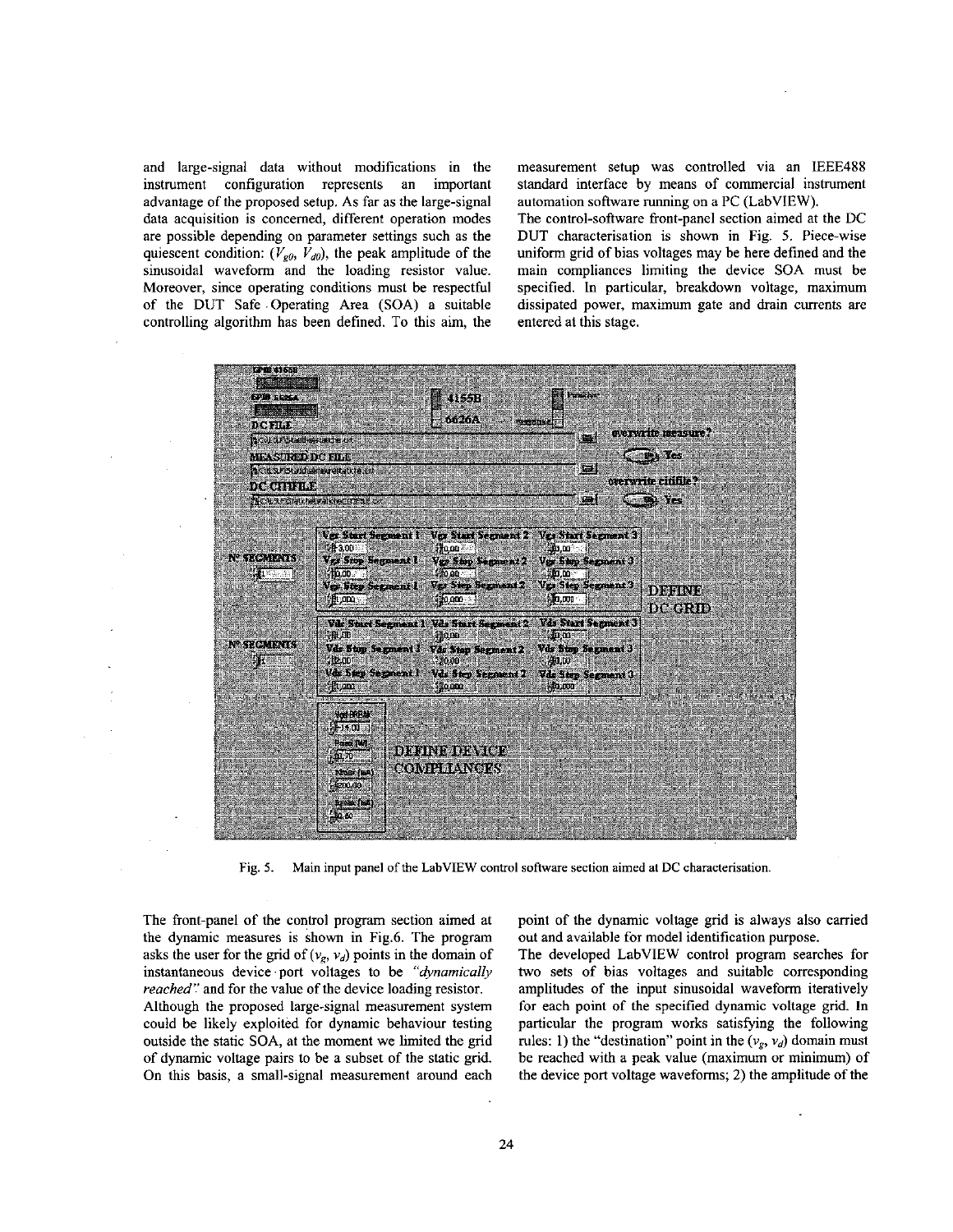applied sinusoidal waveform must be as large as possible; **3)** all the DUT compliances must be respected under dynamic conditions. In particular, a more accurate measurement is carried out by choosing to sample the peak values of the currents. In fact, on the basis of a uniformly-spaced time scale, more dense samples in' the neighbourhood of peak values are obtained and specialpurpose functions of digital sampling oscilloscopes may also be efficiently exploited for the acquisition. Moreover, maximum amplitude of the applied sinusoidal voltage guarantees operation under the largest signal condition allowed, i.e., a condition as much as possible different

from the small-signal measurement, which in general is also carried out around each  $(v_g, v_d)$  point. Finally, a conservative choice has been done by limiting the dynamic SOA under dynamic conditions to the corresponding area defined for the DC characterisation. The two sets of bias conditions found for each dynamic voltage pair, will be referred to in the following as A-type (upper-bias) and B-type (lower-hias) as shown in Fig.7. Unfortunately, the operation described in that figure only applies to an ideal non-dispersive device, where no difference exists between DC and low-frequency AC drain current characteristics.



**Fig.** *6.* **Main input panel** of **the LabVIEW control** *software* **for dynamic measurements.** 

In fact, dispersion due to traps and thermal phenomena cause important deviations between static and low frequency dynamic drain current characteristics, which are strongly dependent on the quiescent conditions. Thus, a more realistic situation is described in Fig.8, where three different drain current values are shown for a generic  $(v_g, v_d)$  dynamic voltage pair: the DC current (laying on the DC characteristic obtained for  $V_{g0}=v_g$ , represented by the middle curve in Fig.8) and two dynamic values corresponding to the large-signal dynamic operation with the A- and B-type bias respectively. These two values lay on dynamic drain characteristics (upper and lower characteristics in Fig.8) obtainable through a dynamic measurement system with the **A-** and B-type bias respectively.

The outlined measurement procedure may be repeated for different values of the loading resistor, obtaining a suitably large set of dynamic current measurements for any  $(v_g, v_d)$  voltage pair. Eventually, all the data conceming bias and amplitude of the applied voltage waveform and loading condition corresponding to each current acquisition are collected in suitable files to be used in subsequent model identification.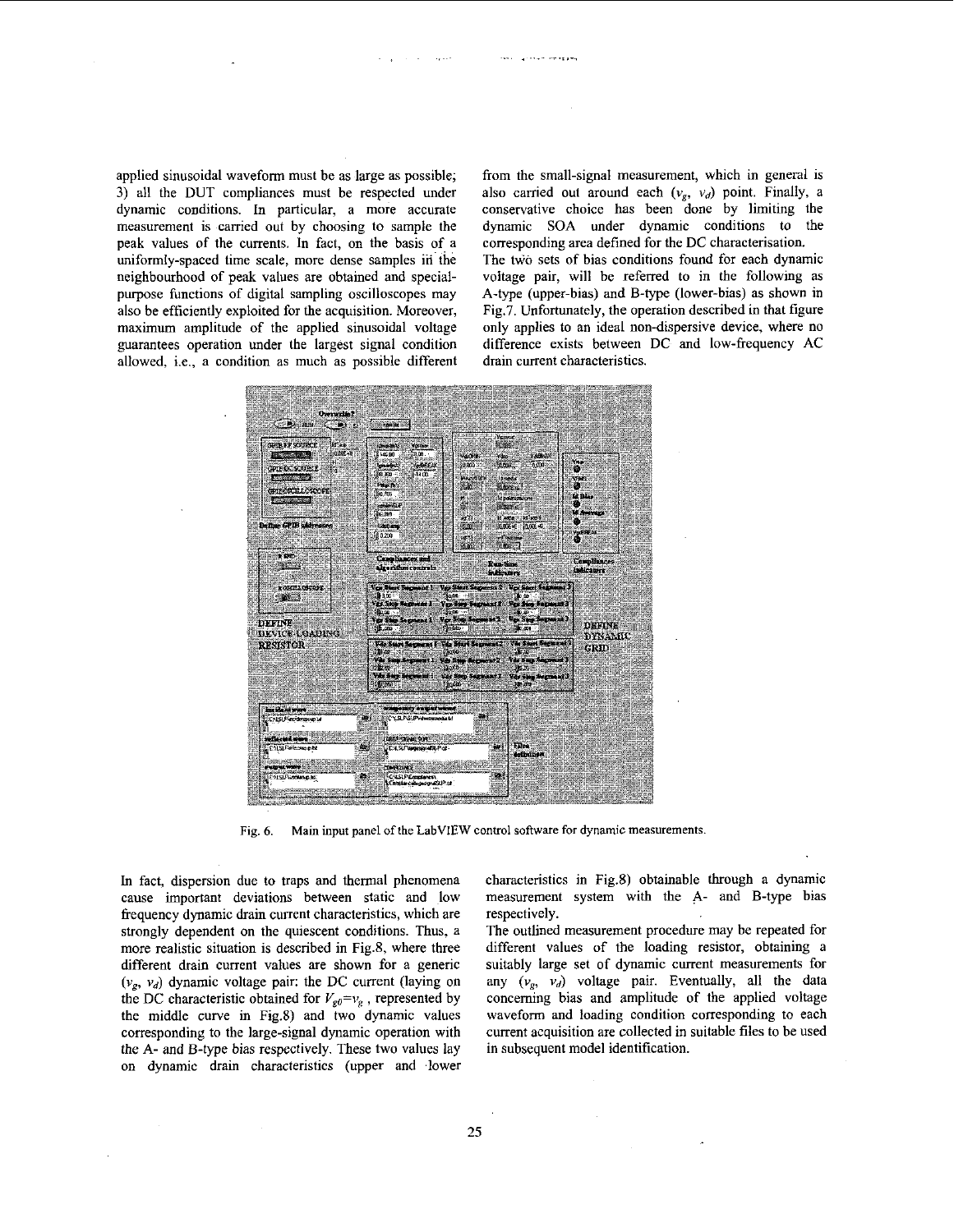



Fig.7. PHEMT DC drain current characteristics. Two suitable sets of bias voltages (A, B in the figure) are searched for each  $(v_g, v_d)$  instantaneous voltage pair to be *dynamically* reached (see text).

Fig. **8.** Three different drain current values, associated with the same  $(v_e, v_d)$  voltage pair. The middle value corresponds to the DC current; the upper and lower dynamic values are obtained by the large-signal measurement setup using the A and B bias conditions (see text).

## III. IDENTIFICATION OF A LOW-FREQUENCY DRAIN CURRENT MODEL.

The proposed measurement system was used for the identification of a backgating-like model for the lowfrequency drain current in **111-V** devices [ 11. In particular, according to [I], the drain current is expressed as:

$$
i_d(t) = [1 + K(p_s(t) - P_0)] \cdot F^{DC} \left\{ v_{gx}(t), v_d(t) \right\} \tag{1}
$$

where:

$$
v_{gx}(t) = v_g(t) + \alpha_g(v_g(t) - V_{g0}) + \alpha_d(v_d(t) - V_{d0}).
$$
 (2)

In (1) and (2),  $V_{g0}$ ,  $V_{d0}$  are the average values of the applied voltages  $v_g(t)$ ,  $v_d(t)$ , respectively, and  $a_g$ ,  $a_d$ , *K* are suitable scalar coefficients to be determined. Moreover, *Po*  represents the average dissipated power under dynamic conditions and *ps(i)* is a "quasi-static'' power corresponding to the power that would he dissipated if  $v_g(t)$ ,  $v_d(t)$  were "slowly" time-varying voltages. In [1] it is shown how the identification of the three parameters  $a_{\sigma}$ ,  $\alpha_d$ , and *K* may be carried out on the basis of DC and small-signal conductance measurements. In fact, linearisation of (1)-(2) with respect to  $v<sub>g</sub>(t)$  and  $v<sub>d</sub>(t)$ around a generic bias condition  $(V_{g0}, V_{d0})$  leads to:

$$
g_{m}^{AC}\left\{V_{g0}, V_{d0}\right\} = \left[1 + k \cdot V_{d0} \cdot I_{d0} + \alpha_{g}\right] \cdot g_{m}^{DC}\left\{V_{g0}, V_{d0}\right\} \tag{3}
$$

$$
g_d^{AC} \{V_{g0}, V_{d0}\} = [1 + k \cdot V_{d0} \cdot I_{d0}] \cdot g_d^{DC} \{V_{g0}, V_{d0}\} +
$$
  
+ 
$$
k \cdot I_{d0}^2 + \alpha_d \cdot g_m^{DC} \{V_{g0}, V_{d0}\}
$$
 (4)

where  $g_m^{AC}$ ,  $g_d^{AC}$ ,  $g_m^{DC}$ ,  $g_d^{DC}$  represent the trans- and output-conductance under low-frequency (AC) and static (DC) conditions, respectively, while  $I_{d0}$  is the DC drain current. Minimisation on a suitable grid of bias conditions of the discrepancies between measured dynamic conductances and (3)-(4) leads to the identification of the three unknown model parameters. We will refer to this model as "SS-backgating" to stress that the identification procedure is based on DC and small-signal measurements only. Instead, the three model parameters were identified in this work by also adding an "extra" constraint on the coherence between (1)-(2) and corresponding large-signal dynamic current measurements obtained through the setup described in the previous section and using two different values of the loading resistors. To this aim, a least-square minimisation was carried out .in the framework of the CAD tool Agilent ADS. We will refer to this model extraction as "LS-backgating".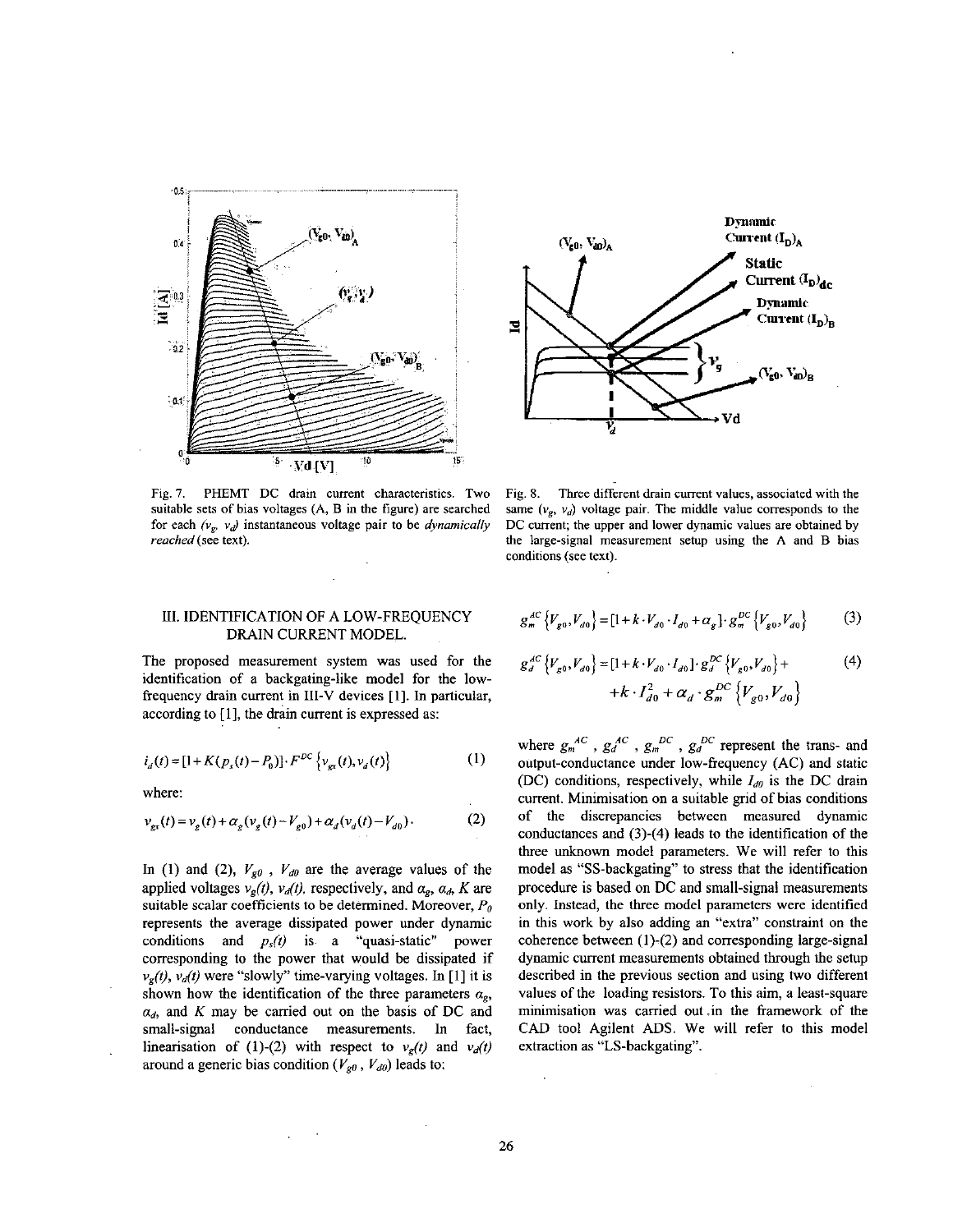

 $<sub>b</sub>$ </sub>

**Fig.** 9. **L3rpsignal dvnsniic** cumsnt ufa **GdAs 0** *2S.m* **I'HthlT (5tIR** lad, **Meirurmrnl,** (circlci) **ohlamed** wilh the proposed large-signal setup using the A-type (a., left) and B-type (b., right) bias as described in the text; predictions based on SS-backgating (squares) and LS-backgating (triangles) models.



Fig. IO. Large-signal dynamic current of a GaAs 0.25pm PHEMT **(320R** load). Measurements (circles) obtained with the proposed large-signal setup using the A-type (a., left) and B-type (h., right) bias as described in the text; predictions based on **SS**backgating (squares) and LS-backgating (triangles) models.

In order to identify the SS- and LS-backgating models for a 0.25µm GaAs PHEMT (W=600µm), on-wafer measurements were carried out under static and dynamic conditions using the proposed setup. In particular, largesignal measurements were carried out using two different loading resistors,  $50\Omega$  and  $320\Omega$ . A suitably large number of static and dynamic voltage pairs was considered for model identification, sweeping the  $(v_g, v_d)$  domain with 0.1V and 0.3V steps in  $v_g$  and  $v_d$  respectively. The extracted coefficients of the SS- and LS-backgating models are reported in Table **11.** 

In Fig.9 and **10,** large-signal measurements (circles) carried out with the new measurement system using  $50\Omega$ and  $320\Omega$  resistors, respectively, are shown. Measurements refer to the values of the dynamic drain currents obtained using the A-type and B-type bias. Dynamic drain current predictions obtained by means of the SS-backgating (squares) and LS-hackgating (triangles) models are also shown in Figs.9 and **10.** A pretty good

prediction capability of the models can he observed; in this context it must be outlined the extremely restricted number of model parameters (only three) adopted to describe the very complex low frequency dispersive behaviour. As expected, an evident, better prediction accuracy is obtained by means of the LS-backgating which exploits also large-signal measurements for the identification of model coefficients.

|          | $\alpha_{\circ}$ | $\alpha_d$ |       |  |
|----------|------------------|------------|-------|--|
| $LS-BKG$ | $-0.0155$        | 0.0172     | 0.053 |  |
| SS-BKG   | $-0.124$         | 0.0088     | 0.272 |  |

Tab.II Extracted model coefficients for the Backgating model (1-2) proposed in [I].